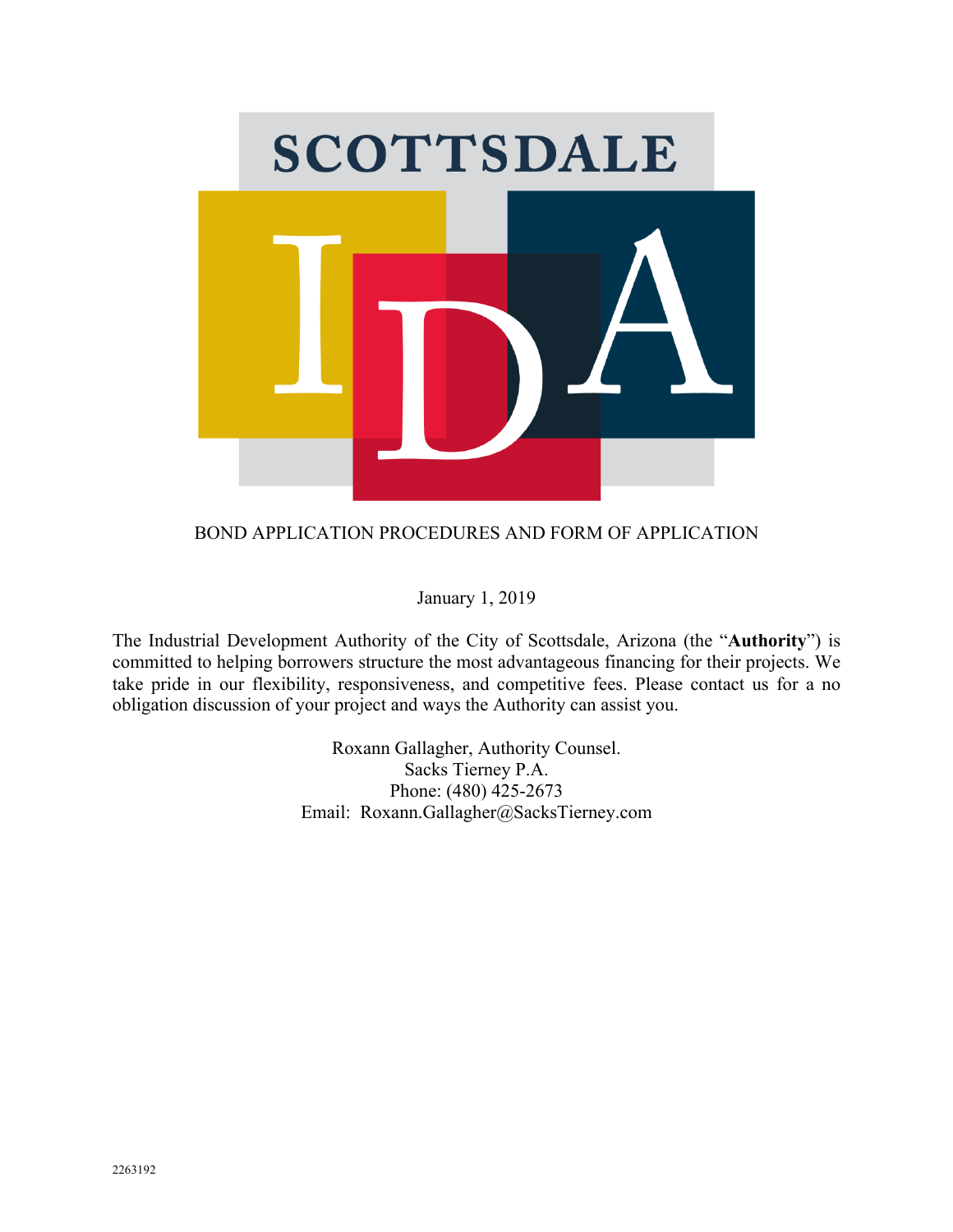# **TABLE OF CONTENTS**

| SECTION 7 SPECIAL CONDITIONS FOR CONSTRUCTION PROJECTS 9                      |
|-------------------------------------------------------------------------------|
| <b>SECTION 8 SPECIAL CONDITIONS FOR HEALTH CARE INSTITUTION PROJECTS</b><br>9 |
|                                                                               |
|                                                                               |
|                                                                               |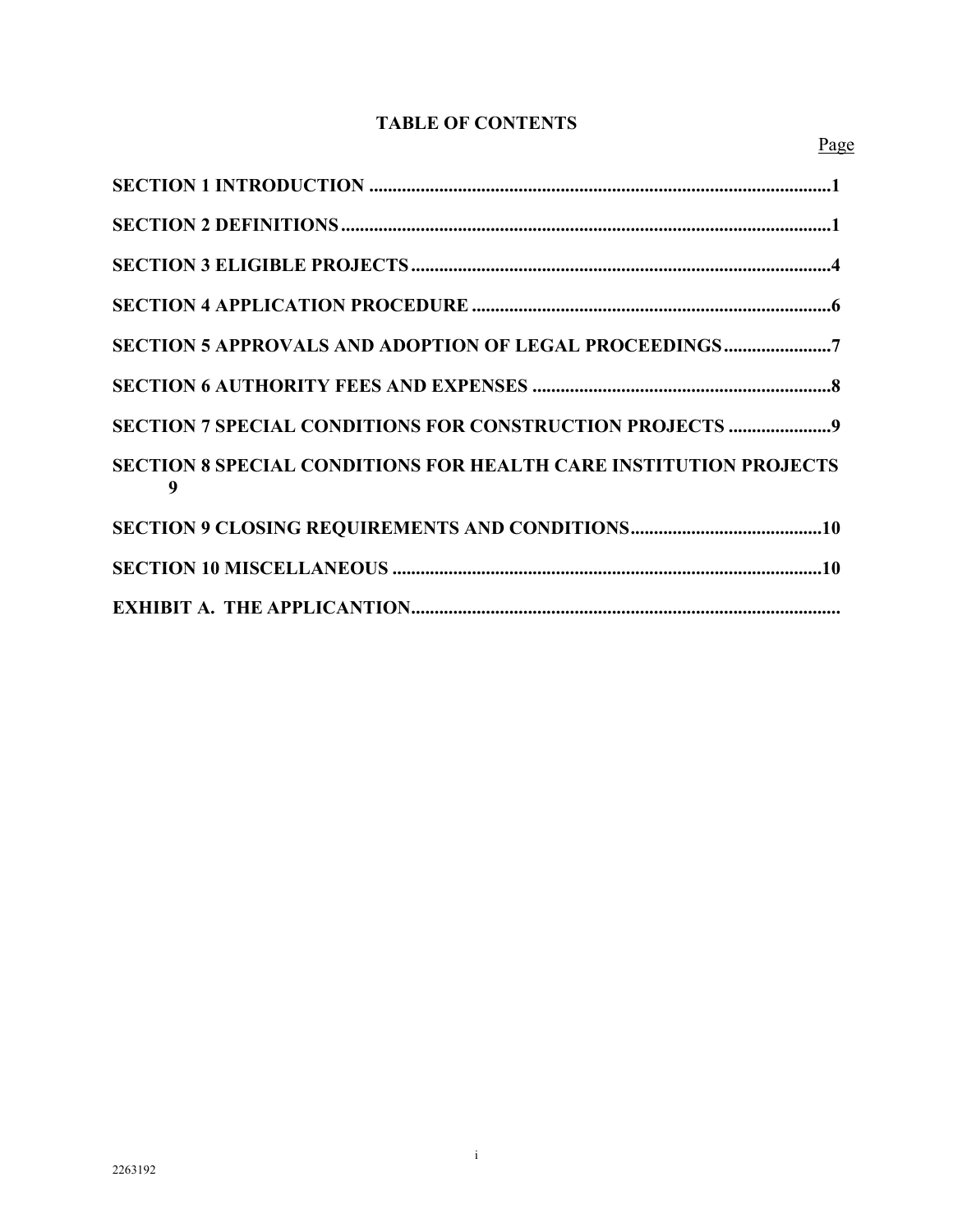#### **THE INDUSTRIAL DEVELOPMENT AUTHORITY OF THE CITY OF SCOTTSDALE, ARIZONA**

#### **BOND APPLICATION PROCEDURES**

#### **SECTION 1 INTRODUCTION**

The Industrial Development Authority of the City of Scottsdale, Arizona ("**Authority**") is a nonprofit corporation designated a political subdivision of the State of Arizona ("**State**").

The Authority was established in 1984 to promote industry and develop trade, stimulate and encourage the production, development and use of agricultural products and natural resources, and assist in the rehabilitation, expansion and development of businesses and industries to advance economic development and job opportunities in the City of Scottsdale, Arizona (the "**City**"). We also promote the construction, improvement and equipping of residential real property for dwelling units and strive to create an improved standard of living, increased prosperity, and improved health for residents of the City.

#### **SECTION 2 DEFINITIONS**

As used in these Bond Application Procedures, the following terms have the indicated meanings:

"**Accountant**" means an independent certified public accountant as the term is defined in the 1933 Act.

"**Act**" means the Industrial Development Financing Act, A.R.S. Sections 35-701 et seq.

"**Applicant**" means the Person seeking to have Bonds issued on its behalf to finance or refinance the purchase, construction, improvement or equipping of one or more Projects.

"**Application**" means an application to be provided by, and filed with, the Authority, consisting of information for the Authority to base its decision to consider preliminary approval to the issuance of Bonds in substantially the form attached as Exhibit A hereto.

"**Arizona Blue Sky Law**" means A.R.S. Sections 44-1801 et seq.

"**A.R.S.**" means Arizona Revised Statutes.

"**Authority Counsel**" means the law firm retained by the Authority to review all applications to determine a Project's eligibility for Bond financing under law and to review all Bond documents.

"**Board**" means the Board of Directors of the Authority.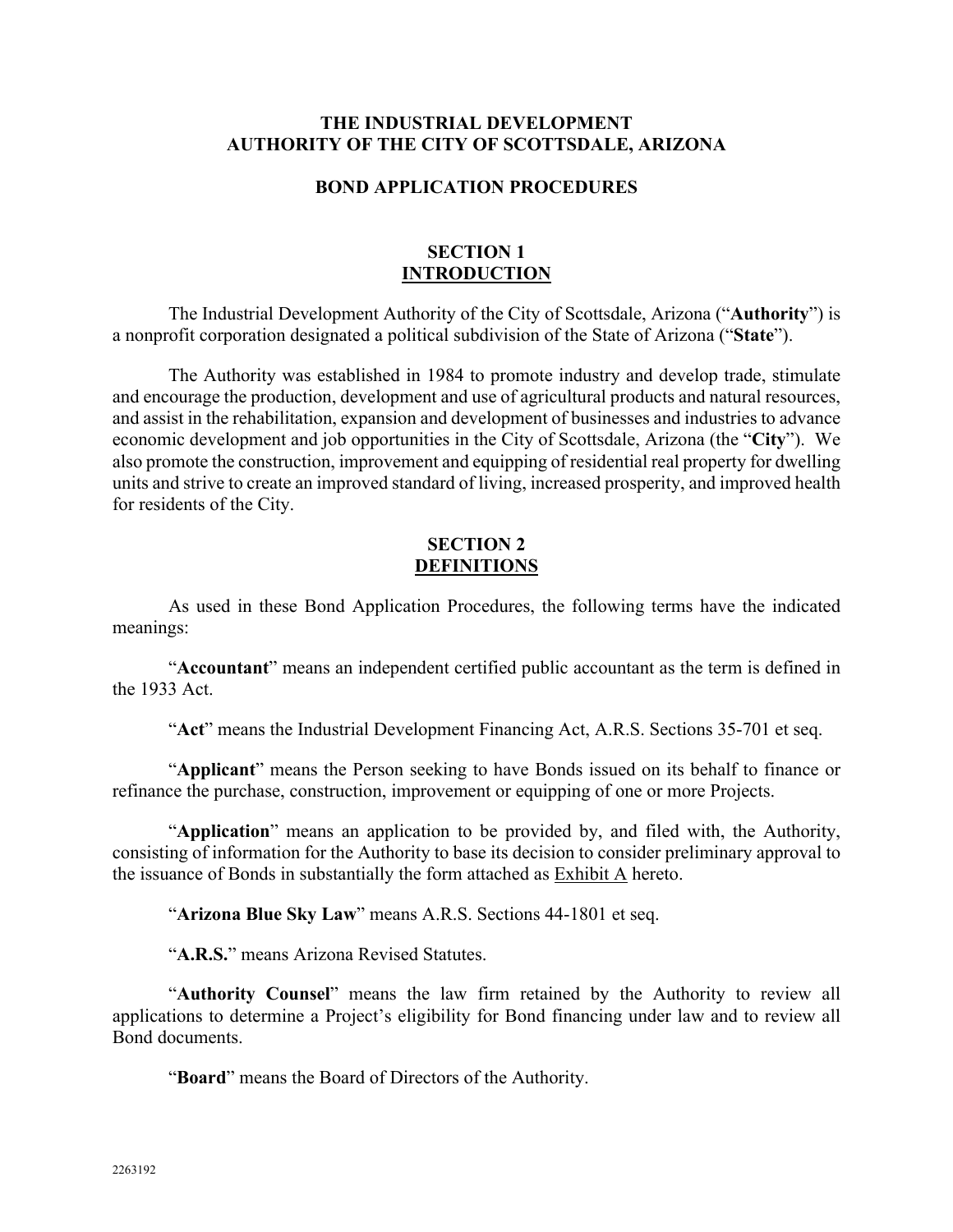"**Bonds**" means any bonds to be issued by the Authority.

"**Bond Counsel**" means a law firm acceptable to the Authority, the Applicant and any Trustee, with a proven reputation in the field of municipal finance retained by the Authority (but paid by the Applicant) to render an unqualified opinion as to the legality and enforceability of the Bonds and to draft or review, as the case may be, the Legal Proceedings for the issuance of the Bonds. Applicant's counsel may not serve as Bond Counsel except in the case of a private placement and then only with the express written approval of the Authority.

"**Bond Purchaser**" means the Person or Persons who have agreed to purchase some or all of an issue of the Authority's Bonds for investment and not with a view to public distribution.

"**Carryforward Project**" has the meaning set forth in Section 146(f) of the Code.

"**City**" means the City of Scottsdale, Arizona.

"**Code**" means the Internal Revenue Code of 1986, as amended.

"**Director**" means a member of the Board.

"**Environmental Law**" means any federal, state or local law, regulation or requirement now or hereafter in effect relating to human health or safety or the protection of the environment.

"**Financial Consultant**" means the financial consultant retained by the Authority to review the documents to be used in the Bond financing.

"**Guarantor**" means any Person other than the Applicant (including a parent, affiliate or subsidiary of the Applicant) who guarantees the payment of the Bonds or the underlying security for the Bonds.

"**Guaranty**" means either a guaranty of payment or a guaranty of collection.

"**Indemnified Party**" or "**Indemnified Parties**" means the Authority, its past, present, and future directors, officers, counsel, advisors or agents, and the City, its past, present or future City Council members, employees and agents, individually and collectively.

"**Legal Proceedings**" includes, among other documents, the following documents relating to the issuance of the Bonds:

(i) Any lease, loan agreement, purchase contract, note, mortgage, deed of trust or other security instrument which is to be executed by the Applicant;

- (ii) The resolution of the Authority authorizing the issuance of the Bonds;
- (iii) Any trust indenture or similar trust instrument;
- (iv) All preliminary Official Statements and final Official Statements;
- (v) A notice of sale if the Bonds are to be sold through competitive public bidding;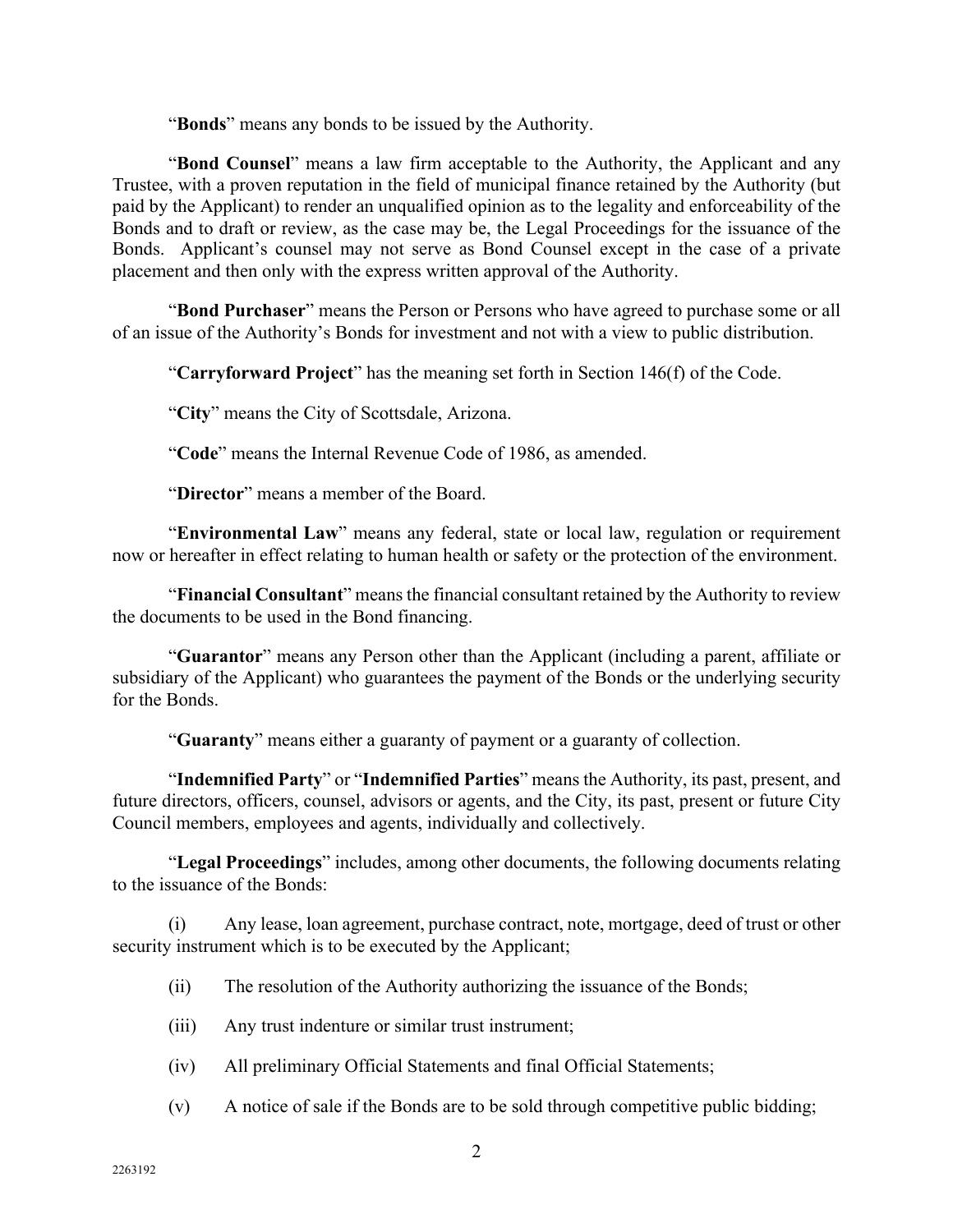(vi) The bond purchase agreement, together with any related letters required by the Underwriter, Bond Counsel or the Bond Purchaser;

(vii) All Guaranty documents;

- (viii) The form of Bond Counsel's opinion;
- $(x_i)$  The form of the Accountant's comfort letter $(s)$ ;
- (x) Nonlitigation certificate;
- (xi) Arbitrage certificate;
- (xii) Trustee's report;

(xiii) Proposed language for insertion in the minutes of all meetings of the Authority where official action is to be taken in connection with the Project;

(xiv) Such other proceedings as are required by the Underwriter, Bond Counsel, the Bond Purchaser or the Authority;

(xv) Drafts of any instruments which the Authority must adopt or approve, or any Director or officer of the Authority must sign or any questionnaire which must be completed relative to contemplated submissions to any federal or state regulatory body or to any rating agency;

(xvi) The indemnity agreements;

(xvii) Resolutions and certificates of the Applicant deemed necessary by Bond Counsel to complete the financing; and

(xviii) Affidavits of publication of notices of public hearings.

"**1933 Act**" means the Securities Act of 1933, as amended.

"**1934 Act**" means the Securities Exchange Act of 1934, as amended.

"**1939 Act**" means the Trust Indenture Act of 1939, as amended.

"**Official Statement**" means a prospectus or offering statement concerning the Bonds or, where a sale by competitive public bidding is concerned, a notice of the sale of the Bonds.

"**Person**" means any individual, corporation, partnership, limited liability company, joint venture, joint stock company, unincorporated association or similar form of legal entity.

"**Project**" means any project which is authorized by the Act. Each phase of a multiphase application or Project shall be considered to be a separate Project for all purposes.

"**State**" means the State of Arizona.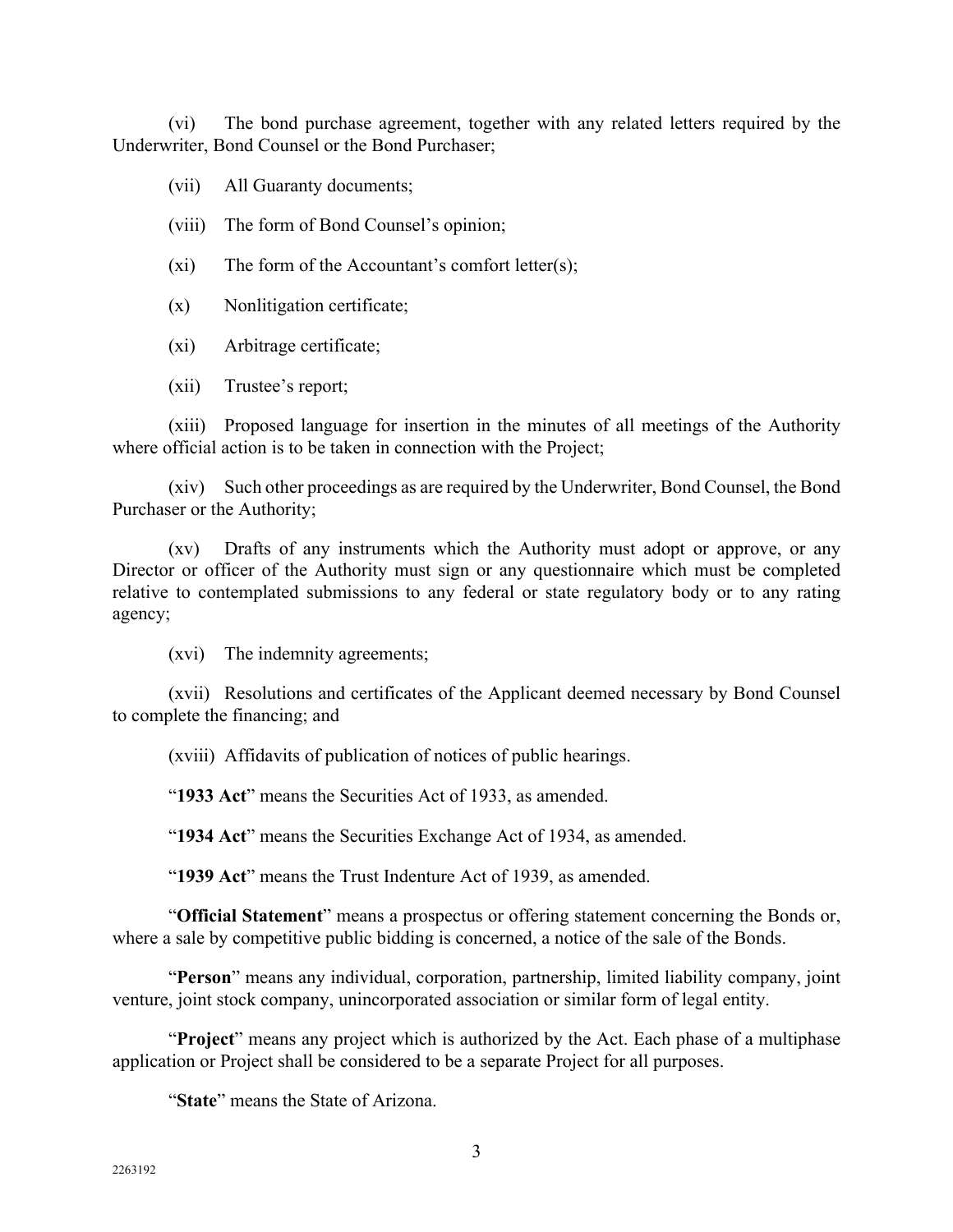"**Trustee**" means a financial institution, trust company or other entity selected by the Applicant and acceptable to the Authority.

"**Underwriter**" means any entity which has, directly or indirectly, purchased or plans to purchase the Bonds with a view to the pubic distribution of any of such Bonds.

"**Underwriter's Counsel**" means the counsel representing the Underwriter, if any.

# **SECTION 3 ELIGIBLE PROJECTS**

The Authority may issue its Bonds only to finance a Project which is specifically authorized by the Act. Under the Act, a "**Project**" is defined to include any land, any building or any other improvement, and all real and personal properties, including machinery and equipment whether or not now in existence or under construction, whether located within or without the State or the City, which are suitable for any of the following:

(i) Any enterprise for the manufacturing, processing or assembling of any agricultural or manufactured products.

(ii) Any commercial enterprise for the storing, warehousing, distributing or selling of products of agriculture, mining or industry, or of processes related thereto, including research and development.

(iii) An office building or buildings for use as corporate or company headquarters or regional offices or the adaptive use for offices of any building within the State that is on the national register of historic places or rehabilitation of residential buildings located in registered historic neighborhoods.

(iv) A health care institution as defined in A.R.S. Section 36-401.

(v) Residential real property for dwelling units located within the City.

(vi) Repairing or rehabilitating single family dwelling units or constructing or repairing residential fences and walls.

(vii) Convention or trade show facilities.

(viii) Airports, docks, wharves, mass commuting facilities, parking facilities, or storage or training facilities directly related thereto.

(ix) Sewage or solid waste disposal facilities or facilities for the furnishing of electric energy, gas or water.

(x) Industrial park facilities.

(xi) Air or water pollution control facilities.

(xii) Any educational institution operated by a nonprofit educational organization that is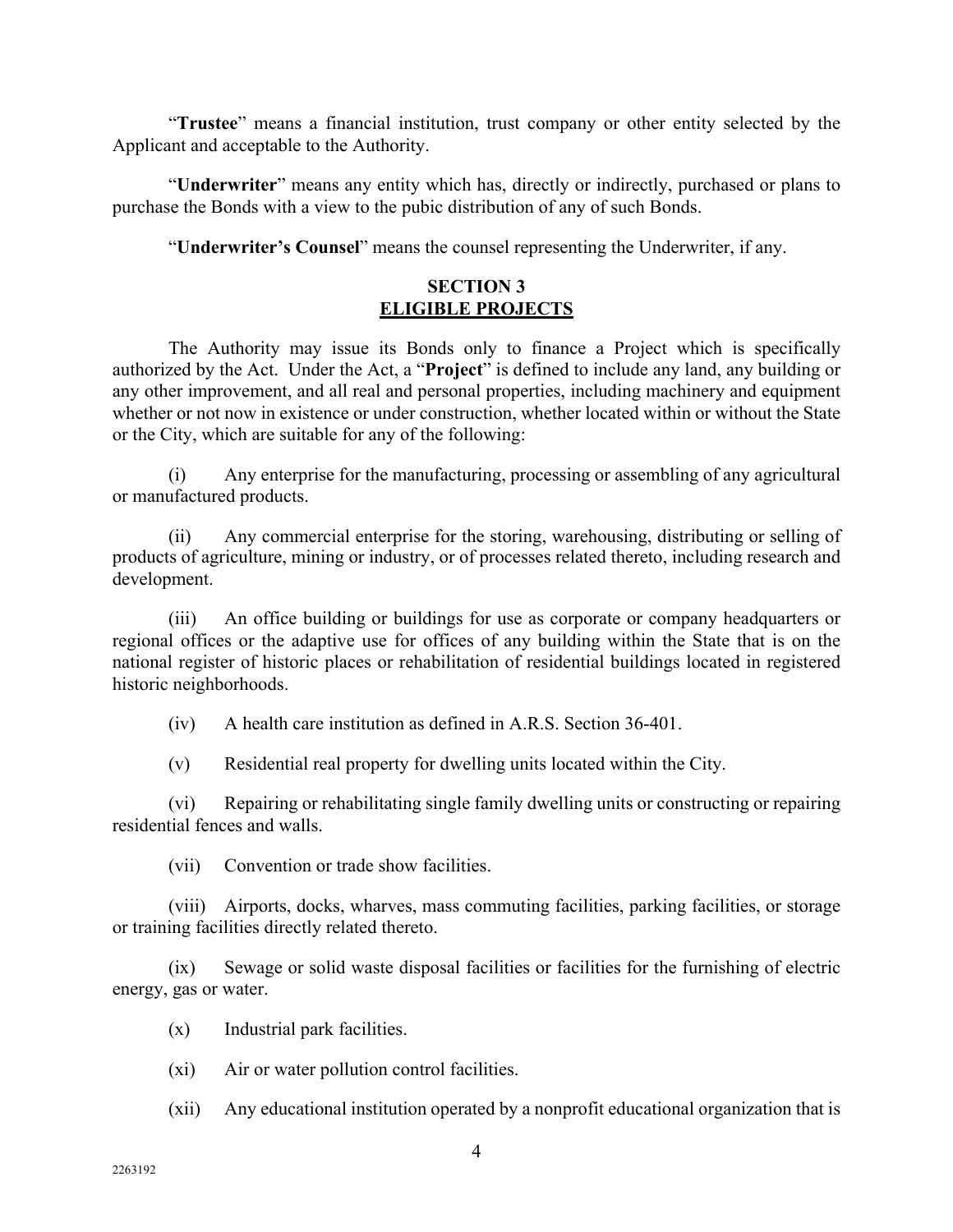exempt from taxation under Section  $501(c)(3)$  of the Code and not otherwise funded by State monies, any educational institution or organization established under A.R.S. Title 15, Chapter 1, Article 8, and owned by a nonprofit organization, any private nonsectarian school or any private nonsectarian organization established for the purpose of funding a joint technological educational school district.

(xiii) Research and development facilities.

(xiv) Any commercial enterprises, including facilities for manufacturing, office, recreational, hotel, motel and service uses if the facilities are to be located in a "designated area" as defined in the Act.

(xv) A child welfare agency, as defined in A.R.S. Section 8-501, owned and operated by a nonprofit organization.

(xvi) A transportation facility constructed or operated pursuant to A.R.S. Title 28, Chapter 22, Article 1 or 2.

(xvii) A museum operated by a nonprofit organization.

(xviii) Facilities owned or operated by a nonprofit organization described in Section 501(c) of the Code.

(xx) New or existing correctional facilities within the State.

The definition of "**project**" under the Act is subject to change, therefore, reference is made to the Act for a complete statement of the powers of the Authority and the types of projects available for bond financing.

The provisions of federal law, as well as the Act, must be reviewed to determine the limitations and requirements pertaining to the financing of a particular project. An Applicant should consult with Bond Counsel at an early stage to determine whether a project complies with existing legal requirements.

The Authority reserves the right to add additional requests to the issuance of its Bonds to finance a Project on a case-by-case basis. In addition, the requirements stated herein may be waived by the Authority in appropriate circumstances.

Until the Bonds are issued, the Authority reserves the right, among other things, to:

- (a) Reject the Application or the Project in whole or in part;
- (b) Reject the Application as being incomplete;
- (c) Reject the Applicant's choice of Bond Counsel, Underwriter or Trustee;

(d) Require corrections, deletions, changes, additions or amendments to any Legal Proceedings;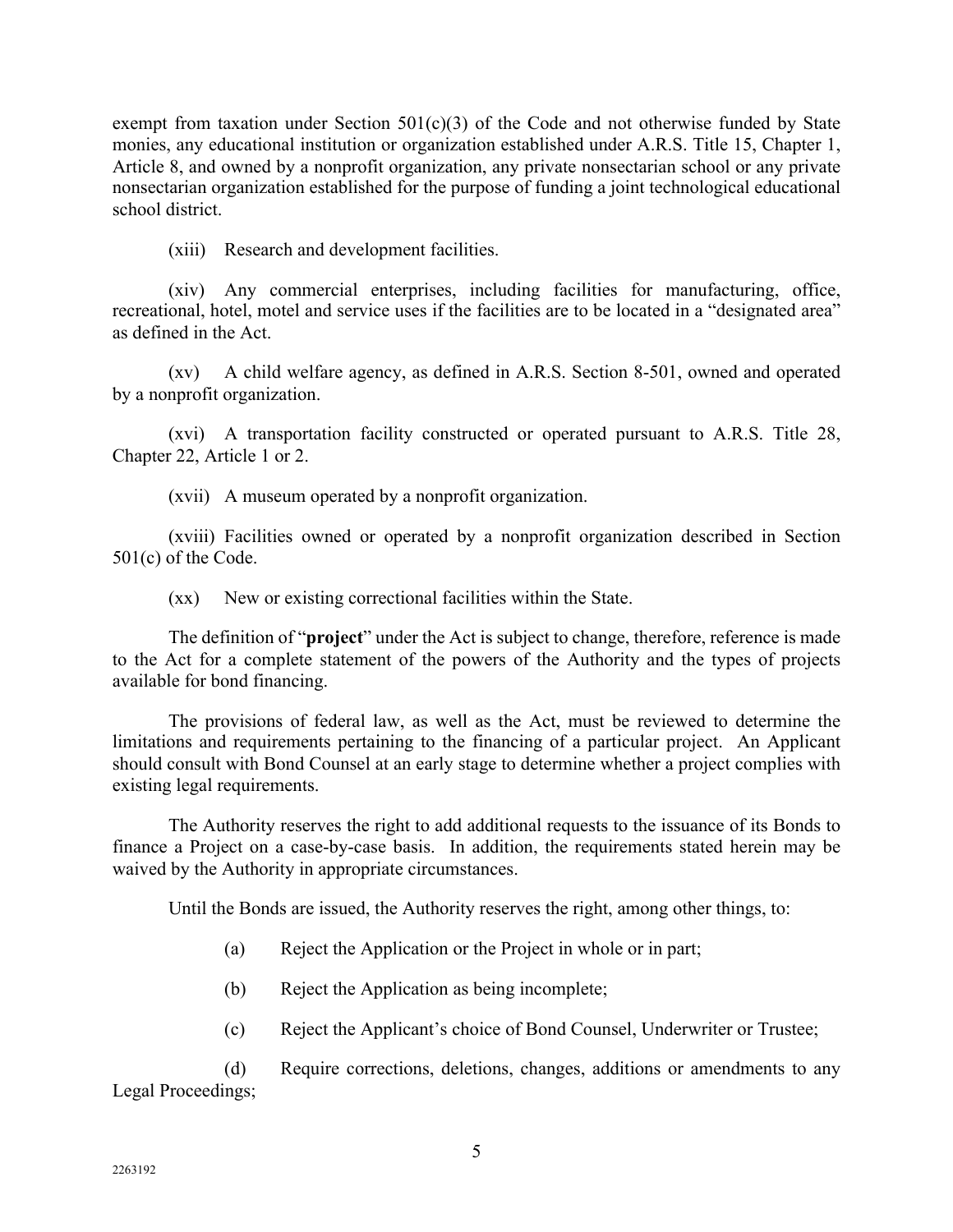(e) Impose any other reasonable requirements as conditions precedent to the issuance of its Bonds; and

(f) Postpone from time to time consideration of the Application.

## **SECTION 4 APPLICATION PROCEDURE**

4.1 Form of Application. The Authority encourages early, no commitment discussions of an Applicant's project. Applicants are requested to submit a full and complete Application prior to the Authority considering whether to grant preliminary approval of the Application. The Application shall be in the substantial form attached hereto as  $\overline{\text{Exhibit A}}$  or as may be approved and/or provided by the Authority.

Section 4.1 Filing Procedure. The Application, together with ten copies thereof, and the Application Filing Fee (as defined in Section 6), must be submitted to the Authority no fewer than ten business days prior to the meeting of the Authority for which consideration of the Application is requested. Applications shall be delivered to:

> The Industrial Development Authority of the City of Scottsdale, Arizona c/o Roxann Gallagher, Authority Counsel Sacks Tierney P.A. 4250 N. Drinkwater Blvd., Suite 400 Scottsdale, Arizona 85251 Phone: (480) 425-2673 Email: Roxann.Gallagher@SacksTierney.com

4.2 Applicant's Affidavit. The Application must include the Financing Application Affidavit attached to the Form of Application and must be signed by an appropriate officer (if the Applicant is a corporation), by a general partner (if the Applicant is a partnership, by an authorized manager or member (if the Applicant is a limited liability company), or by the owner (if the Applicant is a sole proprietorship), and acknowledged before a notary public.

4.3 Application Review. The Authority will refer the Application to Authority Counsel, City staff and such other persons as the Authority deems necessary for their review. The Authority Counsel, City staff and other persons shall report on the results of their review of the Application at the meeting for which consideration of the Application is requested.

4.4 Further Diligence. Based on the type of Project to be financed, the Authority will request that the Applicant provide the Authority with additional descriptive information about the Applicant's business and/or the Project, including, but not limited to, historical operating and financial data and financial projections on the Applicant's business or the Project.

4.5 Application Presentation. The Authority requires that a representative of the Applicant be present to provide an oral presentation concerning the Project at each meeting of the Authority for which the Application, an amendment to the Application, a request for extension of preliminary approval of the Application or any other matter involving the Application is to be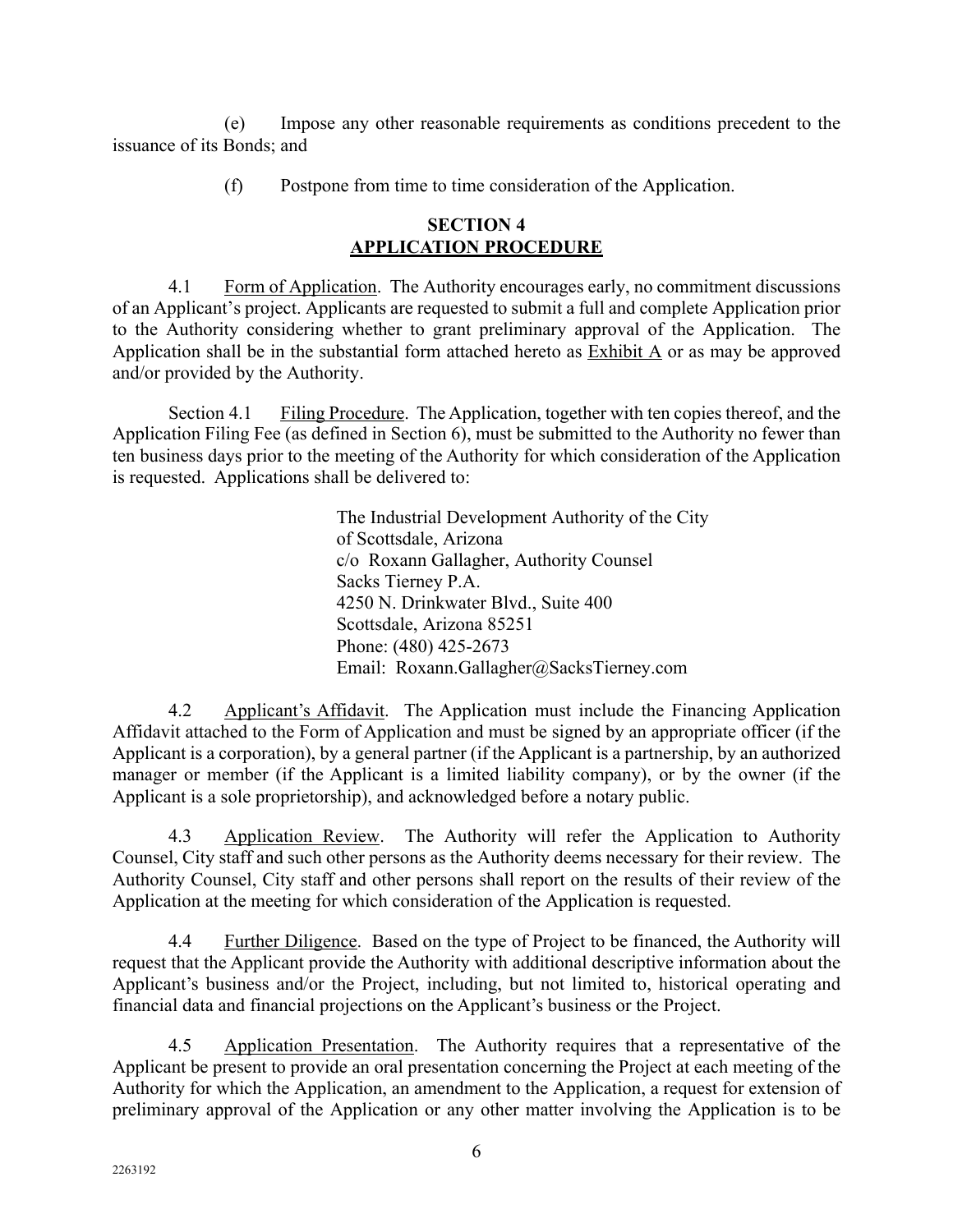considered. The representative of the Applicant shall be prepared to respond to questions concerning the Project, the issuance of the Bonds and the information contained in the Application or any other related documents. If the answers appear inadequate, the Authority may postpone action on the resolution granting preliminary approval of the Application or the resolution authorizing the issuance of the Bonds until the Authority is satisfied with the answers notwithstanding that any agreements, approvals or understandings may have been indicated to the Applicant that an approval or a resolution would be adopted on a particular date.

# **SECTION 5 APPROVALS AND ADOPTION OF LEGAL PROCEEDINGS**

5.1 Preliminary Approval. The Authority shall adopt a resolution either granting or denying preliminary approval with respect to an Application. The preliminary approval may be subject to such conditions as the Authority, in its sole discretion, may require. In the event the Authority grants preliminary approval, with respect to an Application, the Applicant will be notified in writing. Except with respect to a Carryforward Project, the preliminary approval will expire in 180 days unless within that time the Applicant has obtained final approval with respect to the Application from the Authority or has obtained an extension of preliminary approval from the Authority. The Authority, in its discretion, may waive the requirement for preliminary approval and require only final approval.

5.2 Extension of Preliminary Approval. Except with respect to a Carryforward Project, the Applicant may request an extension of preliminary approval by submitting to the Authority no fewer than ten business days prior to the meeting of the Authority for which the consideration of the extension is requested, the Extension Fee (as defined in Section 6) together with a written request setting forth the following: (a) the date preliminary approval was granted; (b) the extension period requested; (c) the number of extensions, if any, previously granted; and (d) the reasons for the requested extension. The Authority reserves the right to deny requests for extension for any reason.

5.3 Arizona Corporation Commission Filing Requirement. A "notice of proposed offering" may be required to be filed with the Arizona Corporation Commission, Securities Division, in connection with issues of the Authority offered for public sale by means of an official statement and not specifically exempt pursuant to A.R.S. Section 44-1843.01. The filing of the "notice of proposed offering" in Arizona or complying with the registration requirements of other states shall be the joint responsibility of the Applicant and the Underwriter or placement agent.

5.4 Allocation of Private Activity Bonding. The Applicant or Bond Counsel shall be responsible for obtaining any required allocation of volume cap for the Project financing under A.R.S. Sections 35-901 et seq.

5.5 Public Hearing. Section 147(f) of the Code requires that before final approval of the Bonds can be granted, a public hearing following reasonable public notice must be held granting all interested parties an opportunity to be heard. The Authority will make reasonable efforts to hold the hearing immediately prior to the meeting for final approval.

5.6 Final Approval. The Authority shall adopt a resolution either granting or denying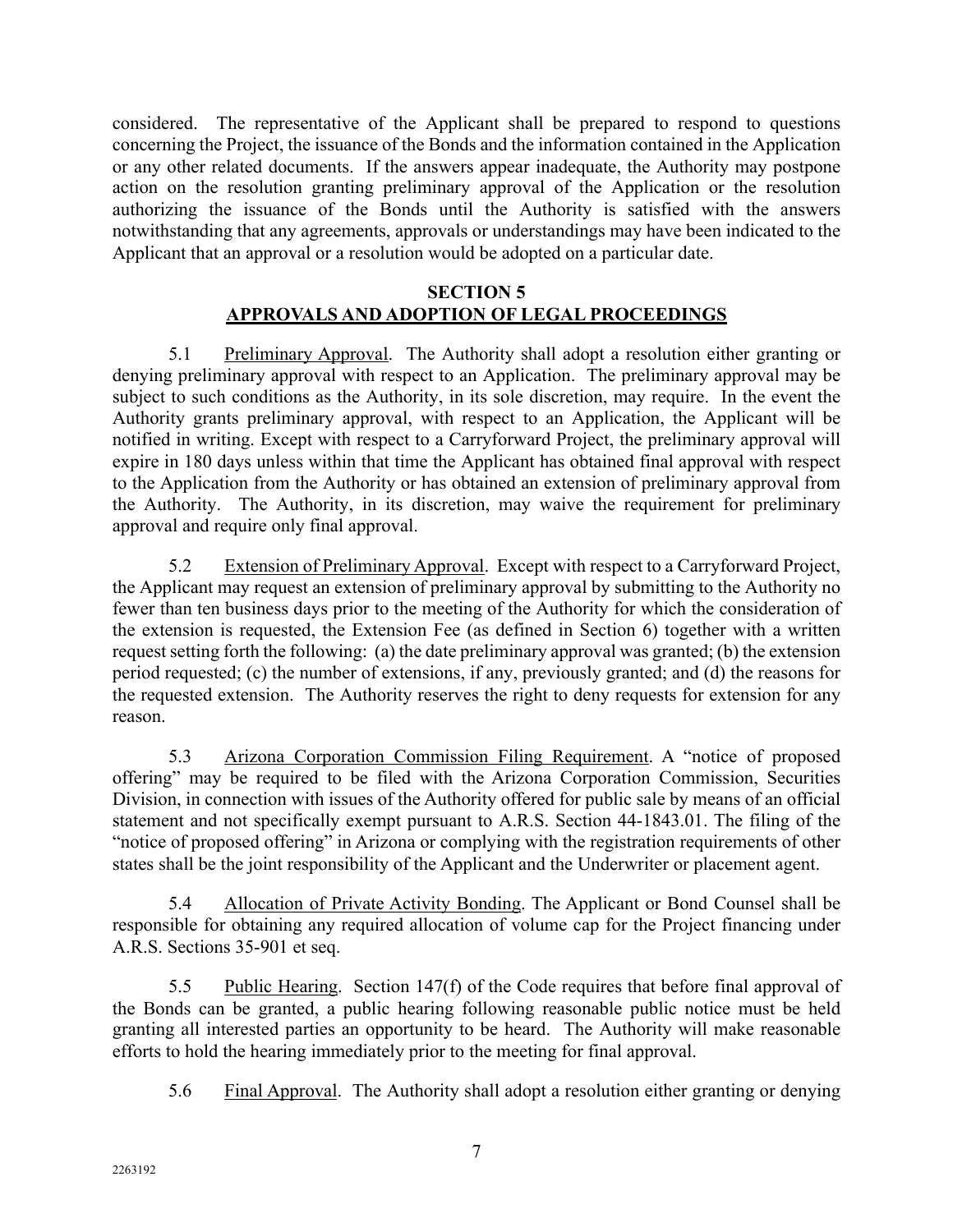final approval with respect to an Application. If the Authority grants final approval to an Application, the Authority does so with the understanding that (a) all the conditions imposed upon the Applicant in the Authority's resolution granting preliminary approval with respect to the Application have been or will be satisfied; (b) the documents comprising the Legal Proceedings are all in substantially final form; (c) the receipt of all other approvals required by this Section 5; and (d) such other requirements as may be imposed by the Authority in connection with the issuance of the Bonds. Except with respect to a Carryforward Project, the final approval will expire in 90 days unless the Bonds have been issued or unless otherwise expressly extended by the Authority. The Applicant must request in writing final approval no fewer than ten business days prior to the meeting of the Authority for which consideration of final approval is requested. Applicant must also submit to the Authority all Legal Proceedings no fewer than ten business days prior to such meeting.

5.7 Council Approval. After final approval has been granted by the Authority, the proposed financing of the Project will be referred to the Scottsdale City Council for its approval at the next available regularly scheduled meeting of the City Council.

5.8 Arizona Attorney General. A.R.S. Section 35-721.F requires the Authority to deliver to the Arizona Attorney General a description of the Project.

5.9 Carryforward Projects. The Authority will permit an Applicant to submit a request for approval of a Project contingent upon obtaining a carryforward allocation in accordance with applicable state and federal law. If the Authority grants preliminary approval for the financing of a Carryforward Project, the Applicant shall have until the end of the third calendar year (or such shorter or longer period as may then be provided under federal and state laws applicable to Carryforward Projects) following the calendar year in which the carryforward arose to issue the Bonds (the "**Carryforward Deadline**"). The expiration dates with respect to preliminary approval and final approval and the extension provisions with respect to preliminary approval and final approval shall not apply to Carryforward Projects. However, Applicants shall be required to submit a status report on the Project to the Authority, together with a \$500 filing fee, at the end of each 180-day period following preliminary approval until final approval is granted. All other provisions of these Procedures that would otherwise apply to a given Project shall apply to a Carryforward Project of the same nature. The Authority's preliminary approval with respect to a Carryforward Project shall expire upon the earlier of the Carryforward Deadline or the granting of final approval by the Authority. The Authority's final approval with respect to a Carryforward Project shall expire upon the earlier of the Carryforward Deadline or the issuance of the Bonds.

# **SECTION 6 AUTHORITY FEES AND EXPENSES**

(a) Application Filing Fee. The Authority requires each Applicant to file an Application filing fee in the amount of \$2,500 (the "**Application Filing Fee**").

(b) Review Fees. In addition to the Application Filing Fee, the Applicant must agree to pay all fees and expenses incurred by the Authority relating to the processing of the Application, the review of the Legal Proceedings, and the issuance of the Bonds, including but not limited to the fees and expenses of the Authority Counsel and Financial Consultant, whether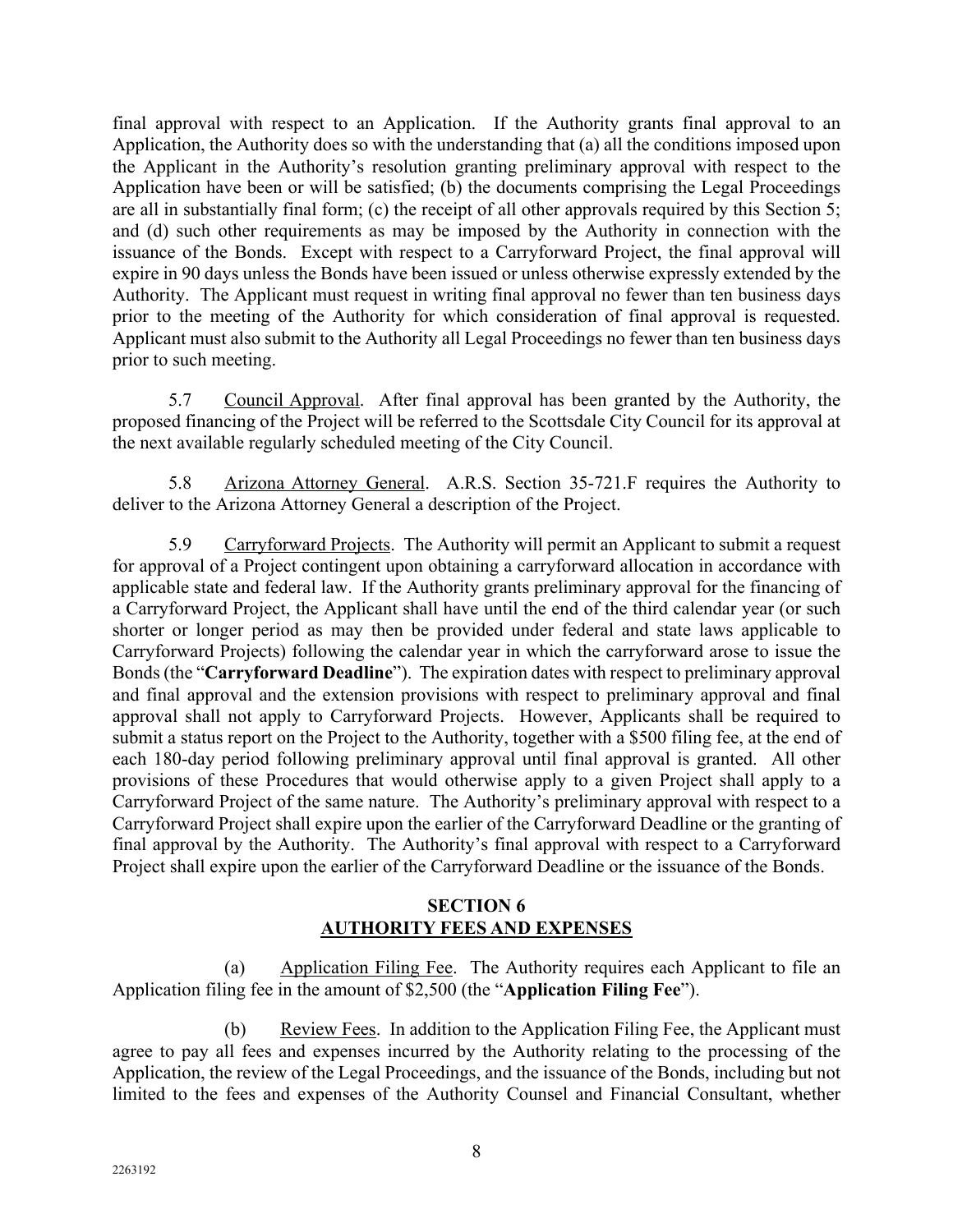incurred before or after the sale of the Bonds. The Applicant shall be required to pay the fees and expenses of the Authority irrespective of the issuance or funding of the Bonds.

(c) Extension Fee. In the event Applicant requests an extension of preliminary approval of the Application, a nonrefundable extension fee in the amount of \$1,000 (the "**Extension Fee**") shall be payable by the Applicant to the Authority at the time an extension is requested.

(d) Annual Administrative Fee. As a condition to the issuance of the Bonds, the Applicant shall pay to the Authority an annual administrative fee in the amount of seven basis points (.070%) of the outstanding aggregate principal balance of the Bonds, with an annual minimum of \$2,500 (the "**Annual Administrative Fee**"). On issuances over \$10 million, please request a specific fee quote. The Annual Administrative Fee shall be payable on the anniversary date of the issuance of the Bonds. The initial Annual Administrative Fee shall be payable on the closing date of the Bonds. The Legal Proceedings shall contain a covenant requiring the Applicant to pay the Annual Administrative Fee. In addition, the Legal Proceedings shall provide that the Applicant's failure to pay the Annual Administrative Fee within 90 days of the due date shall constitute an event of default

# **SECTION 7 SPECIAL CONDITIONS FOR CONSTRUCTION PROJECTS**

7.1 Construction Escrow. In all Projects where Bonds are issued and construction is contemplated, the Legal Proceedings must contain provisions acceptable to the Authority providing for the retention of construction funds by the Trustee or a depository selected for that purpose. Unless otherwise recommended by the Authority Counsel or Bond Counsel, the construction fund shall allow for payment only on a draw or "**as-completed**" basis with a reserve against final completion of the Project.

7.2 Construction Sign. For all Projects where Bonds are issued and construction is contemplated, a sign shall be posted on the Project site, at a location clearly visible from an adjacent roadway, stating that the Project has been financed through the Authority. The size and design of the sign shall be approved by the City staff.

# **SECTION 8**

# **SPECIAL CONDITIONS FOR HEALTH CARE INSTITUTION PROJECTS**

8.1 Demand Study. For all Projects where Bonds are to be issued for a health care institution, the Applicant must obtain and deliver to the Authority a demand study (if new construction is contemplated) and a financial feasibility study (if either new construction or refinancing of existing permanent financing is contemplated) unless waived by the Authority. The demand study and the feasibility study shall be prepared by a nationally-recognized firm of hospital consultants, engineers, architects or accountants having a proven reputation in the field of health care finance and shall be delivered to the Authority prior to the publication of a preliminary Official Statement or the adoption of a final Official Statement.

8.2 Environmental Compliance. The Applicant shall demonstrate to the Authority that the proposed health care institution will have a written set of procedures designed to comply with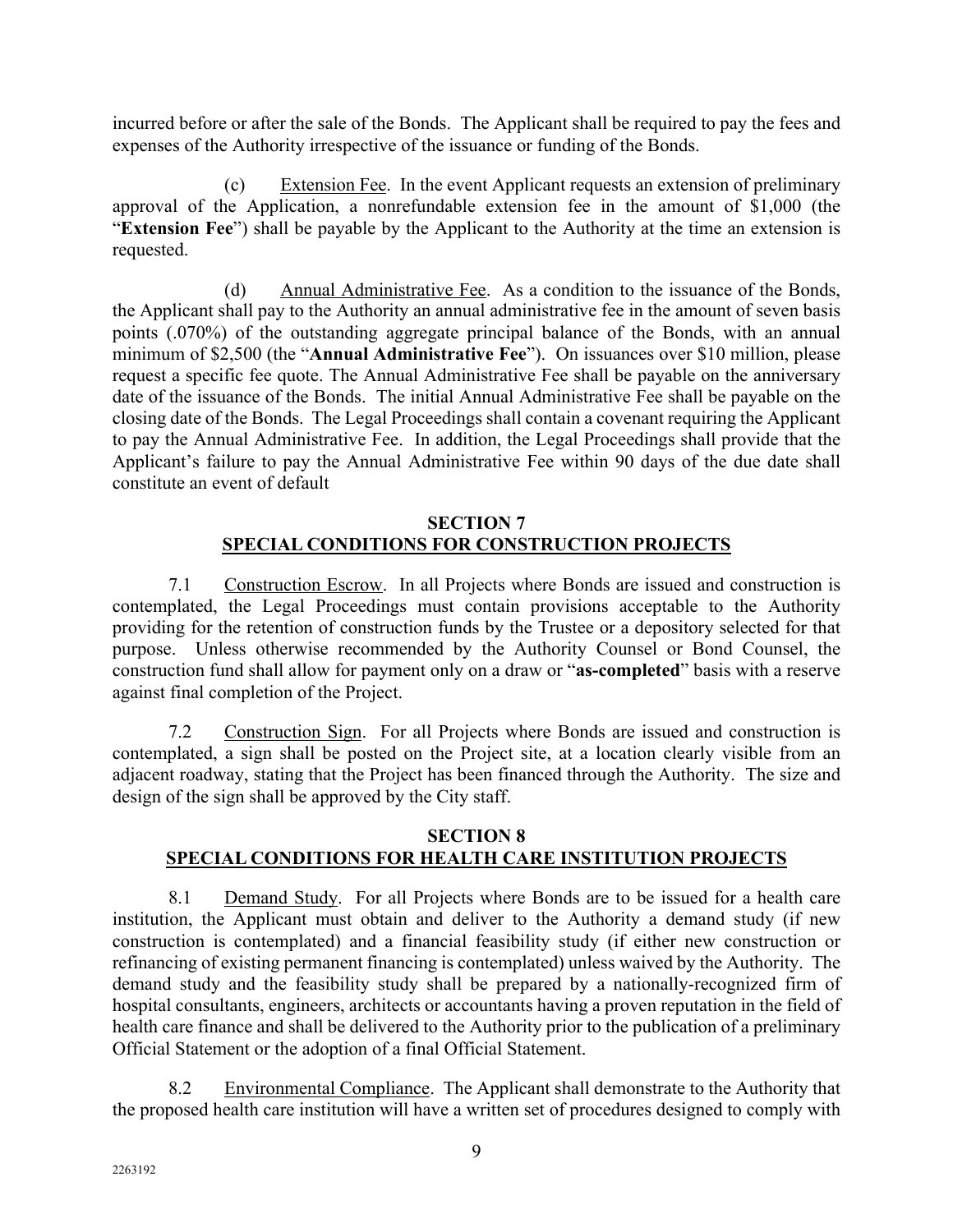all Environmental Laws.

# **SECTION 9 CLOSING REQUIREMENTS AND CONDITIONS**

9.1 Closing. Bond Counsel shall be responsible for coordination of the closing relative to the issuance of the Bonds, including recordings or filings to be made with any county recorder or Secretary of State and the Internal Revenue Service. Documents executed by the Directors and officers of the Authority will not be escrowed with parties other than representatives of the Authority prior to Closing without the prior approval of the Authority. All costs of closing shall be paid by the Applicant or paid from Bond proceeds, including all travel, lodging and meal costs incurred by Authority Counsel and any Director in connection with out-of-town closing.

9.2 Opinions of Counsel. All opinions of counsel shall be in form and substance acceptable to Authority Counsel and shall be contained in the Legal Proceedings.

9.3 Indemnity Agreement. As a further condition to the closing relative to the issuance of the Bonds, the Applicant and any Guarantor shall execute and deliver to the Authority an indemnity agreement in form and substance acceptable to the Authority under which each of the Indemnified Parties are indemnified and held harmless for, from and against (a) all errors and omissions of every nature whatsoever contained in any documents comprising the Legal Proceedings; (b) all misrepresentations or omissions pertaining to the financial condition of the Applicant; and (c) the offer and sale of Bonds.

9.4 Post-Issuance Compliance Procedures. The Applicant will be required to adopt the Authority's post-issuance compliance procedures with respect to the Bonds.

# **SECTION 10 MISCELLANEOUS**

10.1 Trustee or Paying Agent. Applicant shall be responsible for hiring and paying the fees of any Trustee or paying agent, which fees shall be paid from Bond proceeds.

10.2 Conflict of Interest. The Authority and its Directors are subject to A.R.S. Sections 38-501 et seq. The Applicant shall take every precaution to learn of any potential conflict between itself and Directors, officers and employees of the Authority or any relative (as defined in A.R.S. Section 38-502.9) of any of the foregoing which might prohibit the Authority from completing the financing contemplated by the Applicant, especially where construction or other contracts may be executed prior to the authorization or issuance of the Bonds.

10.3 A.R.S. Section 38-511. A.R.S. Section 38-511, provides that the State, its political subdivisions (including the Authority) or any department or agency of either may, within three years after its execution, cancel any contract, without penalty or further obligation, made by the State, its political subdivision, or any of the departments or agencies of either if any person significantly involved in initiating, negotiating, securing, drafting or creating the contract on behalf of the State, its political subdivisions or any of the departments or agencies of either is, at any time while the contract or any extension of the contract is in effect, an employee or agent of any other party to the contract in any capacity or a consultant to any other party of the contract with respect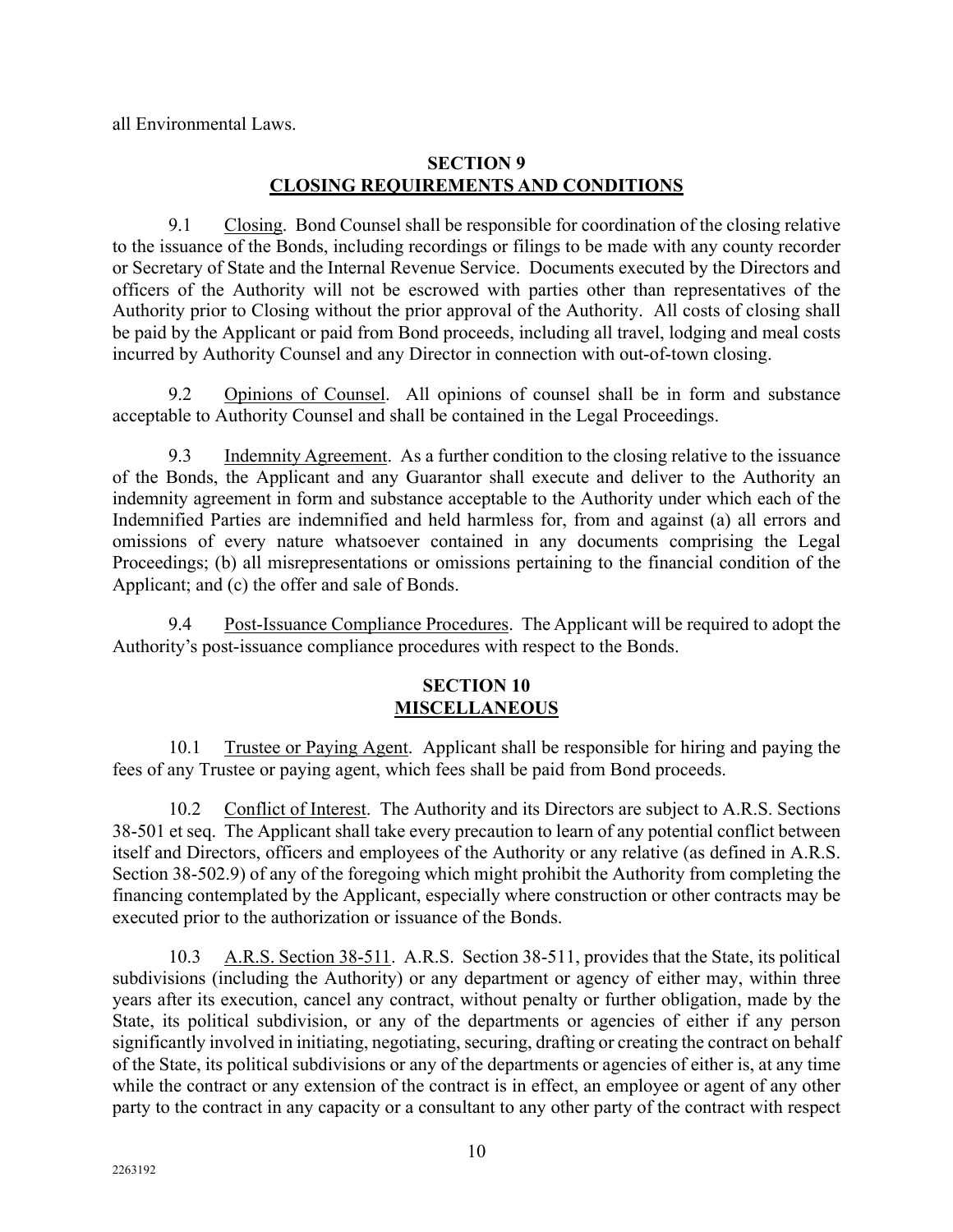to the subject matter of the contract.

In addition to the right to cancel a contract, the State, its political subdivisions or any department or agency of either may recoup any fee or commission paid or due to any person significantly involved in initiating, negotiating, securing, drafting or creating the contract on behalf of the State, its political subdivisions or any department or agency of either from any other party to the contract arising as the result of the contract.

Notice of A.R.S. Section 35-511 shall be included in every contract to which the Authority is a party.

10.4 Allocation of Private Activity Bond Limit. Bond Counsel shall be responsible for preparing and filing with the Arizona Commerce Authority all applicable Requests for Allocation, Requests for Extension, Notices of Intent for Carryforward Projects and Certificates of Closing required by federal or State law.

10.5 Authority Meetings. The Authority generally holds Regular Meetings on the second Wednesday of each month at 8:30 a.m. (Phoenix time), subject to cancellation or change in date or time. The location of the Regular Meetings varies. In addition to Regular Meetings, the Authority, in its sole discretion, may schedule Special Meetings upon the written request of an Applicant.

10.6 Solicitation of Support. Applicants shall not contact Directors for the purpose of soliciting support or discussing Applications. Applicants may discuss their Applications with Authority Counsel.

10.7 Public Documents. The documents and records of the Applicant filed with the Authority will be available for inspection by the public. As a result, by filing the Application, the Applicant agrees that any information provided to the Authority by or on behalf of the Applicant is not privileged and may be disclosed to the public.

10.8 Minimum Requirements. These Procedures are deemed to set forth the minimum requirements of the Authority. The Authority reserves the right to add additional requirements on a case-by-case basis. The requirements contained herein pertain only to the Authority and are not exclusive.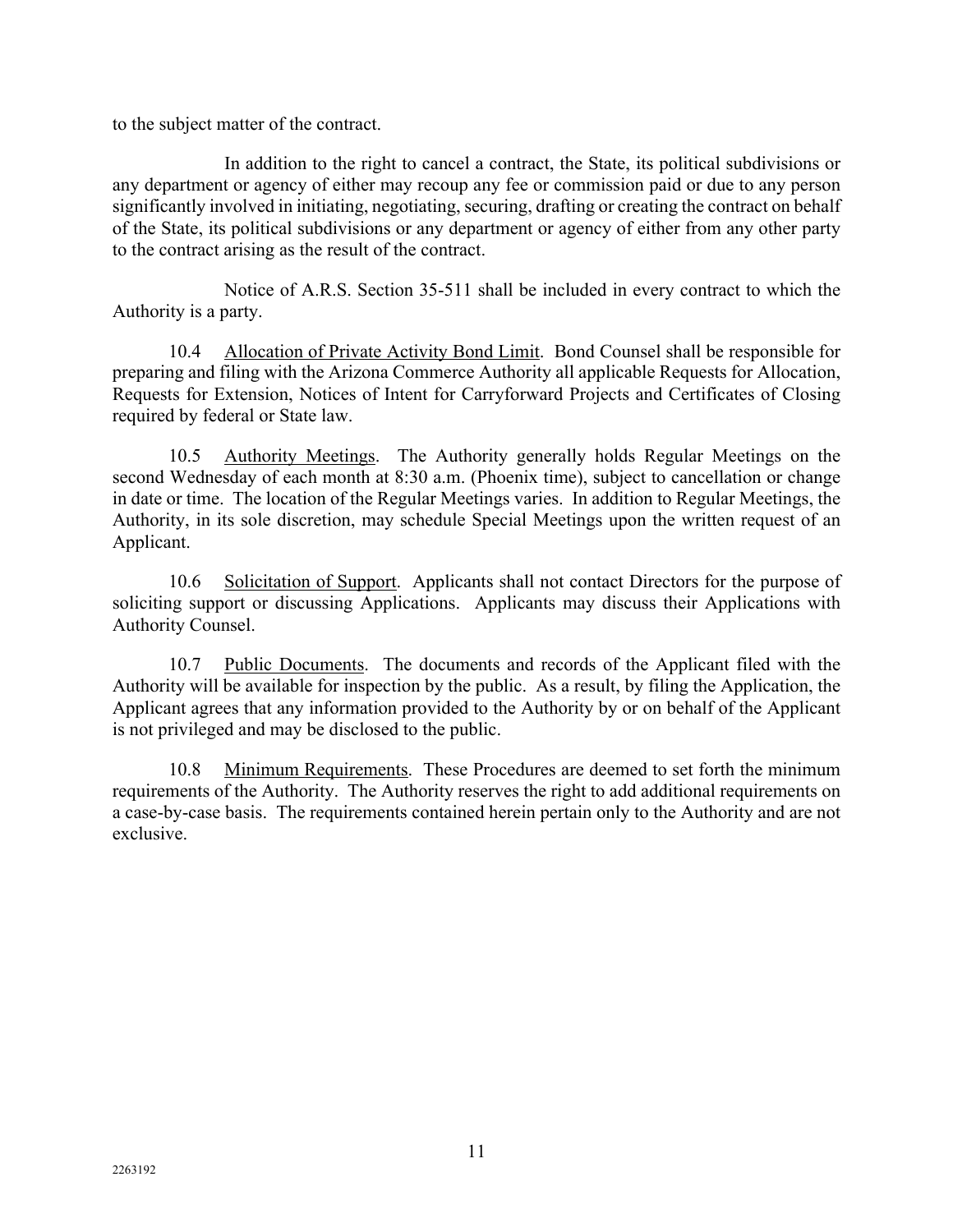#### **EXHIBIT A**

#### **THE INDUSTRIAL DEVELOPMENT AUTHORITY OF THE CITY OF SCOTTSDALE, ARIZONA**

#### **BOND FINANCING APPLICATION**

All capitalized terms used but not defined in this Application shall have the meanings set forth in The Industrial Development Authority of the City of Scottsdale, Arizona ("**Authority**") Bond Application Procedures (the "**Procedures**"), which are incorporated by reference and constitute part of this Application. An Applicant seeking bond financing should provide the information requested below. A word version of this Application is available from Authority Counsel upon request.

By submitting this Application to the Authority, the Applicant is agreeing to comply with the Procedures and to pay to the Authority the Application Filing Fee and the other Authority fees and expenses set forth in Section 6 of the Procedures.

Please return the completed Application to the Authority, together with the required Application Filing Fee and the Financing Application Affidavit attached hereto to:

> The Industrial Development Authority of the City of Scottsdale, Arizona c/o Roxann Gallagher, Authority Counsel Sacks Tierney P.A. 4250 N. Drinkwater Blvd., Suite 400 Scottsdale, Arizona 85251 Phone: (480) 425-2673 Email: Roxann.Gallagher@SacksTierney.com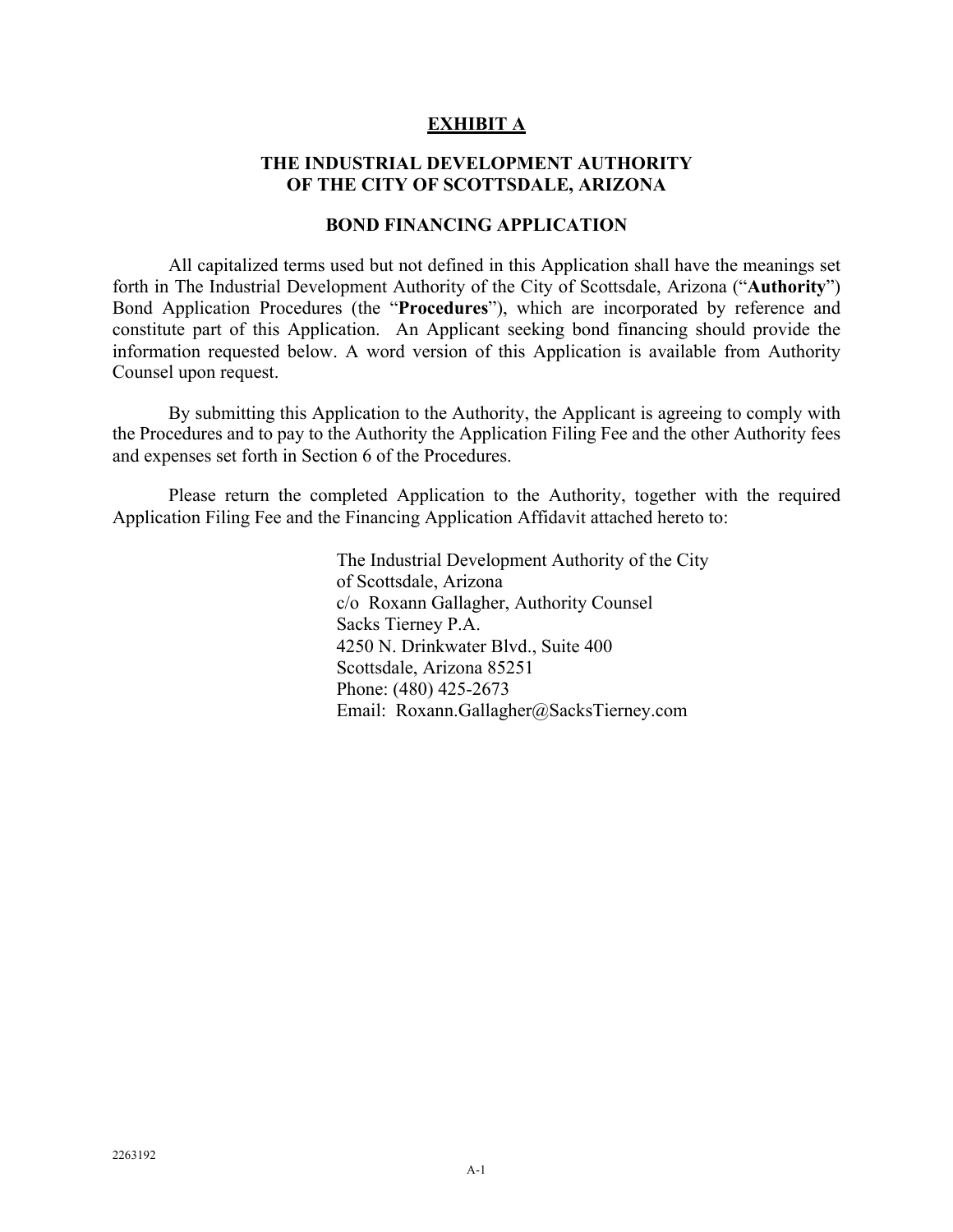## **THE INDUSTRIAL DEVELOPMENT AUTHORITY OF THE CITY OF SCOTTSDALE, ARIZONA**

# **BOND FINANCING APPLICATION**

| Applicant:                                            |
|-------------------------------------------------------|
| Project Name:                                         |
| Maximum Amount of Financing Requested (not to exceed) |
| Date Submitted:                                       |

## **I. The Applicant**

- a. Please provide the Applicant's name, address, telephone number, email address and any other applicable contact information and if an Applicant representative is named, for such representative.
- b. Please disclose the ownership and structure of the Applicant (for example, is the Applicant a corporation or another form of entity, for profit or nonprofit entity, who are the owners or members). Please indicate if the Applicant is a nonprofit entity and an exempt organization pursuant to Section 501(c) of the United States Internal Revenue Code of 1986, as amended, and provide a copy of the Internal Revenue Service Determination Letter.
- c. The names of all executive or managing officers, directors, managing members, and general partners of the Applicant.
- d. Describe whether the Applicant has previously applied for bond financing before and if so, provide particulars.
- e. If the Applicant is currently rated or listed by any published rating agency, indicate the current rating of the Applicant?

#### **II. The Project**

- a. The location and a description of the proposed Project to be financed.
- b. The current ownership of the Project site or property and if other than the Applicant, describe the interest of the Applicant and the terms upon which the site will be acquired.
- c. Please describe the operator of the Project if it will not be operated by the Applicant.
- d. Please describe the anticipated impact of the Project on the City of Scottsdale, including the approximate number of persons to be employed at the Project, when completed and operational.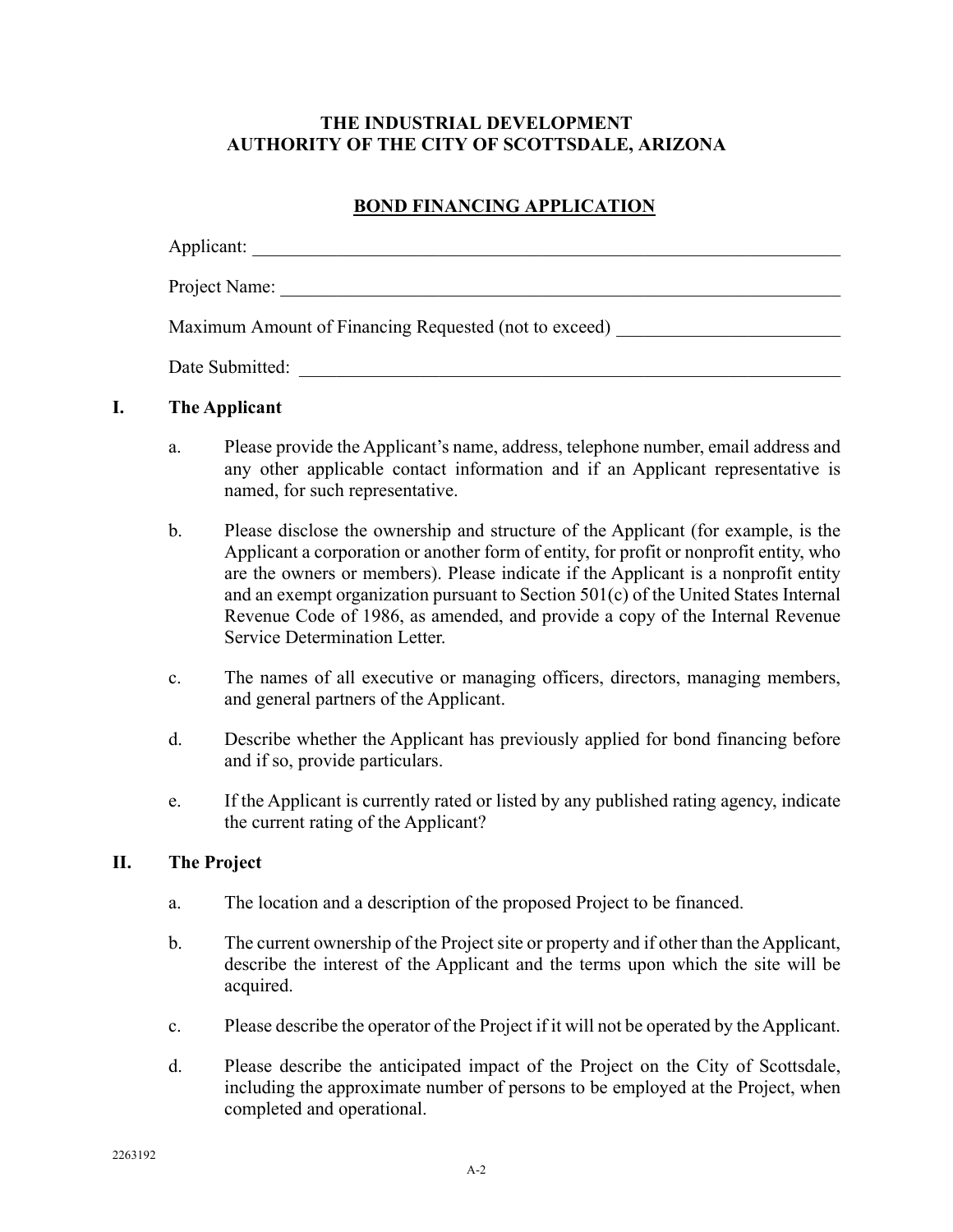#### **III. Plan of Finance**

- a. Please provide an overview of the total financing for the Project, including any equity contribution, related party financing or other sources of financing.
- b. Please provide the anticipated uses for bond financing and the total financing for the Project.
- c. Indicate whether the Bonds are to be sold in a private placement or in a public offering.
- d. Will the Applicant seek a rating on the Bonds from any rating agency? If so, provide the name or names of the rating agencies.
- e. Will the Bonds be credit enhanced and, if so, what type of proposed credit enhancement?
- f. Applicant should provide copies of Applicant's financial statements for the past two years (audited financial statements are to be provided if they exist).

#### **IV. Timing**

- a. What is the anticipated closing date?
- b. Will the Applicant seek an inducement resolution?
- c. Will a TEFRA hearing be required?
- d. Describe any special timing issues that may affect the Project.

#### **V. The Financing Team**

Please provide the names, addresses and contact information, if currently known, for each member of the proposed financing team for the Bond issuance, including:

- a. Applicant's legal counsel.
- b. Bond counsel.
- c. Applicant's financial advisor, if any.
- d. The designated placement agent or underwriter.
- e. The bond trustee, if any.
- f. The purchaser of the bonds if a private placement.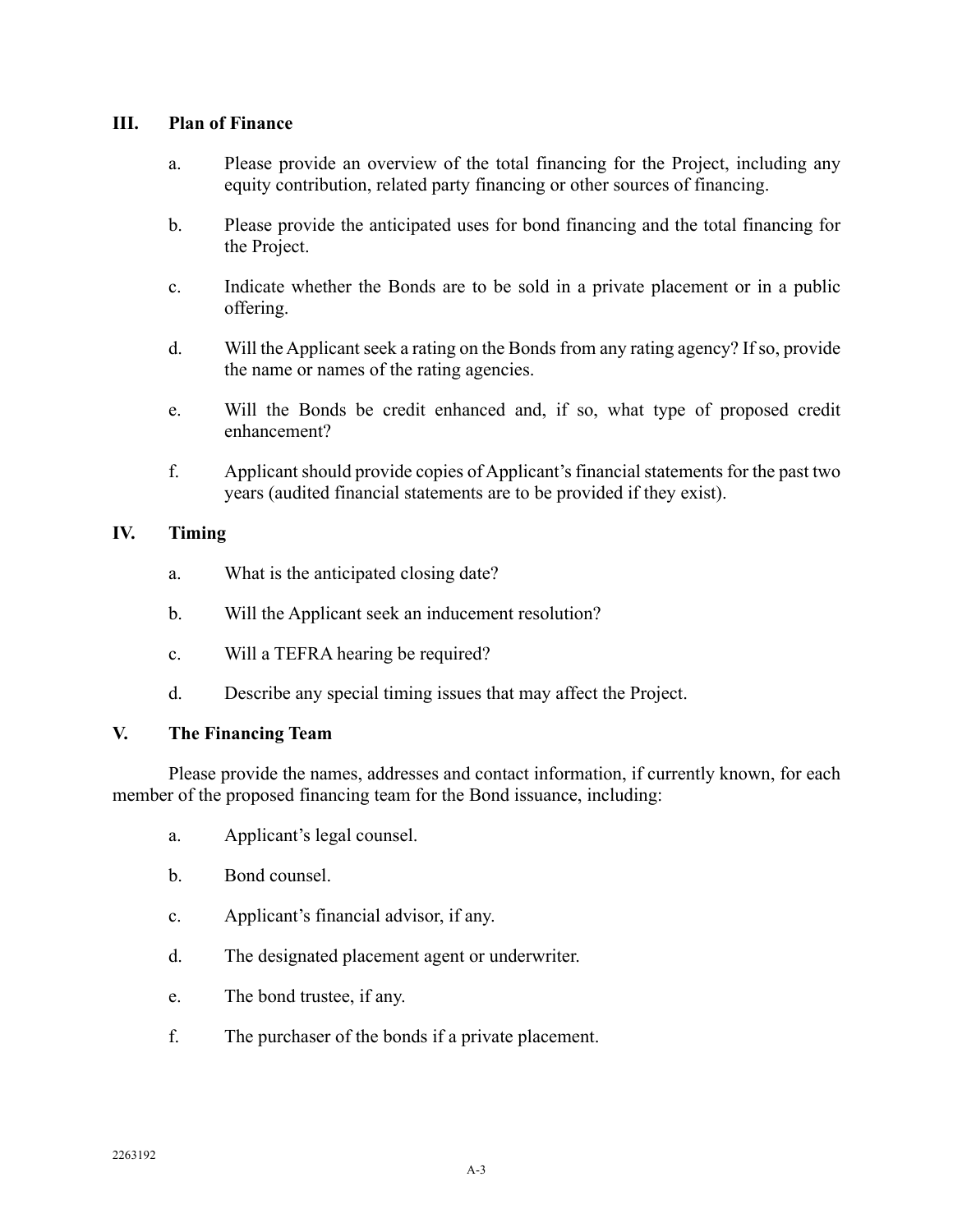#### **VI. Required Disclosures**

- a. Describe any current, threatened or pending material litigation involving the Applicant, the Applicant's general partners, managing members or senior executives, as applicable.
- b. If any of the Applicant's officers, directors or partners have been convicted or are currently under complaint, charge or indictment for the alleged commission of a felony or have ever been charged or convicted of any civil, administrative or criminal offense regarding the issuance, sale or solicitation for sale of any type of security, the Applicant must disclose and provide full particulars to the Authority.
- c. The Applicant must disclose any actual or potential conflicts of interest with its officers, management, members or directors, parties to the financing, the Authority or the Authority's Board of Directors.

#### **VII. Verification**

This Application is supported by the Financing Application Affidavit.

Respectfully submitted,

 $Data:$ 

Name of Applicant

Signature

Title